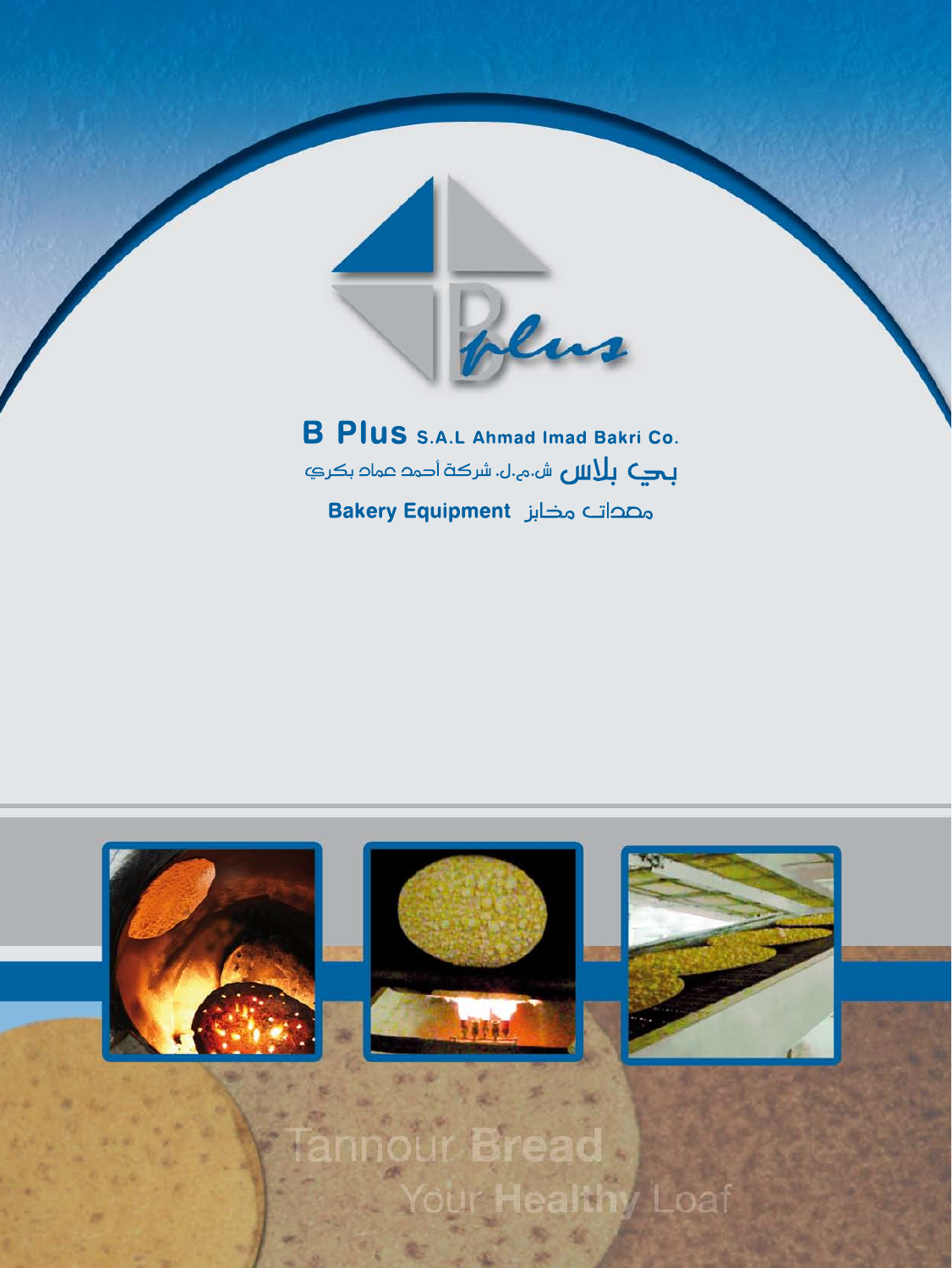## **Full Automatic Production Line for Tannour Bread (Your Healthy Loaf)**

خط آلي كامل لإنتاج خبز التنور (رغيفكم الصحي)

For many past years, the Healthy Tannour Bread was much preferred in villages and not in cities due to its unfriendly baking process. However, B Plus was the pioneer in finding new bakery solutions and invented the Full Automatic Production Line to Produce the Tannour Bread. Meantime, the nonstop demand on this healthy bread urged every bakery to introduce it to their list of products. As B Plus adopted the slogan "Your Bread… Our Specialty…" we guarantee this modern production line will meet our customers' satisfaction.

منذ القدم كان خبز التنور ال�صحي هو الخبز المف�ضل في القرى ولم يكن معروف بكثرة في المدن ل�صعوبة طريقة إعداده وخبزه ، لكن بي بال�س كانت �سباقة في ايجاد حلول جديدة وابتكار الخط الآلي الكامل لإنتاج خبز التنور ،كذلك إن الطلب المتوا�صل والمتزايد على هذا الخبز الصحي، فرض على كل مخبز إضافة هذا النوع إلى لأئحة منتجاته .

وباختيار بي بلاس شعار رغيفكم ...اختصاصنا ... ن�ضمن ان خط االنتاج الحديث �سوف يلبي رغبات زبائننا الكرام .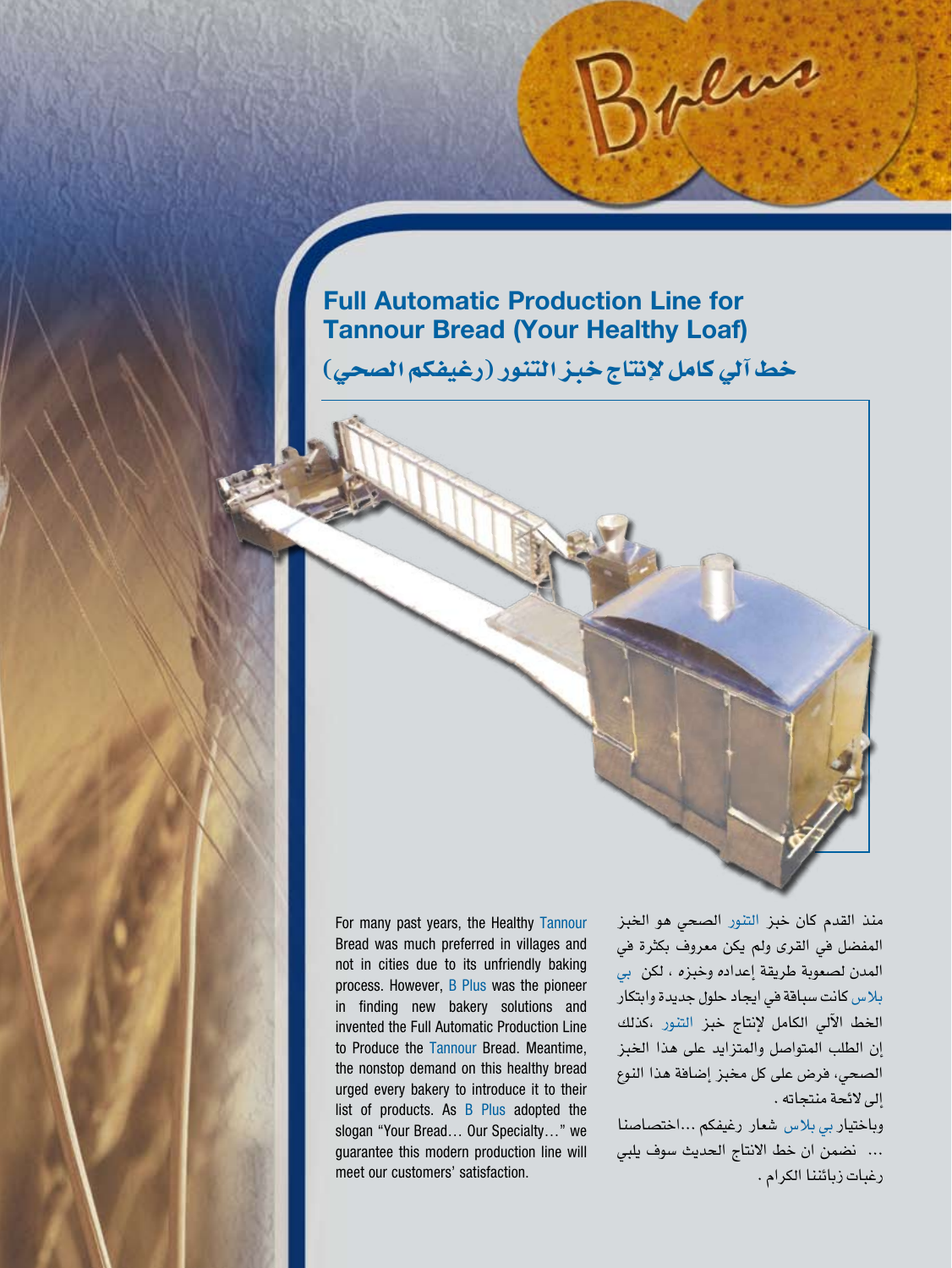### **General Description:**

- Production Capacity from 2000 to 3000 loafs Per Hour
- Loaf Diameter Range from 15 till 60 Cm
- Operated by Gas and Diesel
- $\bullet$  Required Area for Installation 11.50 x 5 Meters

## موا�صفات العامة:

<sup>l</sup> الطاقة الإنتاجية: من 2000 لغاية 3000 رغيف بال�ساعة

<sup>l</sup> قطر الرغيف يتراوح من 15 �سم لغاية 60 �سم

<sup>l</sup> يعمل على الغاز والديزل

<sup>l</sup> الم�ساحة المطلوبة للتركيب: 5x11.50 متر

## **General Layout for the Automatic Production Line for Tannour Bread**

مخطـط عـام لمعـدات الخـط الآلـي الكامـل لإنتـاج خبــز التنــور

| <b>TABLE OF CONTENTS</b> |                                 |
|--------------------------|---------------------------------|
| # ITFM                   | <b>DESCRIPTION</b>              |
| 1                        | Dough Divider (1.6Kw)           |
| $\overline{2}$           | Primary Proofer (1.6Kw)         |
| 3                        | Dough Flattener (4 Kw)          |
| $\overline{4}$           | <b>Baking Wheel (3Kw)</b>       |
| 5                        | <b>Cooling Conveyor (3Kw)</b>   |
| 6                        | <b>Water Tank</b>               |
| $\Lambda$                | <b>Gas Supply</b>               |
| □                        | <b>Water Supply Pipe I Inch</b> |
| $\wedge$                 | <b>Diesel Supply</b>            |
| $^{\circ}$               | <b>Power Supply</b>             |
| $\bullet$                | Air Pipe 0.5 Inch               |
| $\blacklozenge$          | Smoke Exhaust (1300mm)          |
|                          | <b>Gas Supply</b>               |
|                          |                                 |